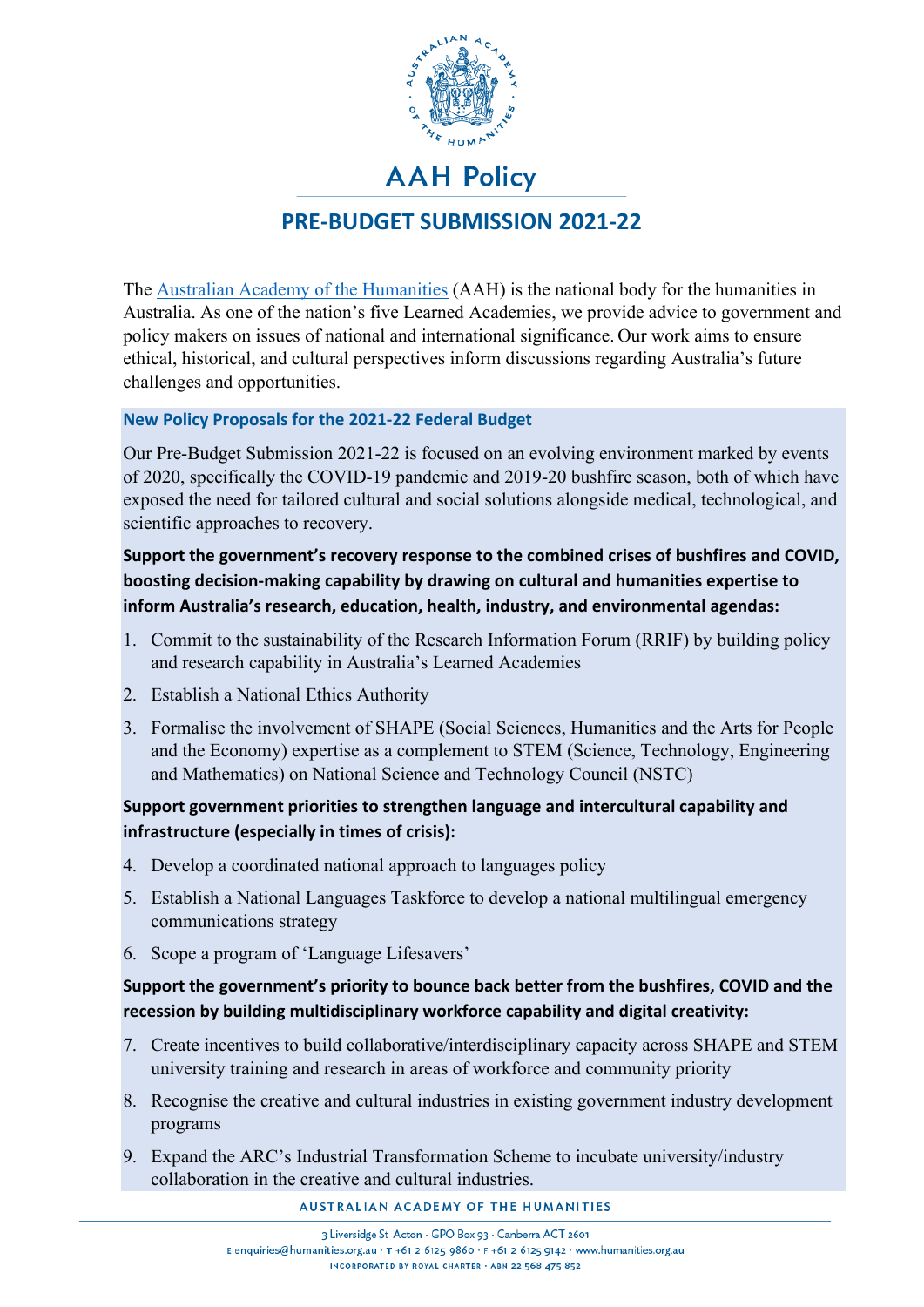## **The role of SHAPE – Social Sciences, Humanities and the Arts for People and the Economy**

The humanities form part of the disciplinary alliance known as SHAPE – Social Sciences, Humanities and the Arts for People and the Economy. The research and training produced by the SHAPE<sup>[1](#page-6-0)</sup> fields stands in concert with the STEM – Science, Technology, Engineering and Mathematics – disciplines to provide the multidisciplinary capability needed to address Australia's immediate challenges and prepare for the future.

The Academy's focus throughout 2020 has been to provide a humanities perspective for these times of crisis. In this context, it is the humanities that provides expertise across a range of policy priorities, including:

- − the cultural, historical, and political factors that have shaped bushfire management in Australasia.
- − Indigenous land use, management, and cultural burning practices.
- − social, emotional, and cultural impacts of natural disasters and rapid climate change.
- − community recovery and resilience through cultural and creative activities.
- − emergency linguistics for access to critical information for Australia's multicultural population.
- − robust media and communications for extreme events; and
- − barriers to digital access, equity and safe and secure engagement with online platforms and apps.

Throughout 2020, the Academy provided advice to the Royal Commission into National Natural Disaster Arrangements, to the Office of the Chief Scientist, Minister for Industry, Innovation and Science, and Minister for Education, and collaborated through the Australian Council of Leaned Academies and the newly established Rapid Research Information Forum.<sup>[2](#page-6-1)</sup>

Key areas of policy focus for the Academy this year centre on climate change, workforce futures, Australia-China relations, Indigenous reconciliation, knowledge diplomacy, and the impacts of COVID and higher education reforms on research, teaching and workforce capacity of the humanities.

As we transition to 2021, our Pre-Budget Submission outlines ways to maximise the humanities contribution to Australia's higher education, research, and innovation system in a COVID-19 recovery environment, while at the same time building capacity for the longer term.

#### **AAH Budget Priorities**

#### **1. Invest in multidisciplinary research capacity**

In the face of devastating ecological, economic, and social impacts of recent crises, the cultural, ethical, historical, communications and social expertise of the SHAPE disciplines will be more vital than ever – for the national interest and for Australia's global engagement. Currently our system is not making the most strategic use of public investment in this research, nor is it geared to ensuring that this capability – which is part of the supply of Australia's multidisciplinary expertise – is progressed.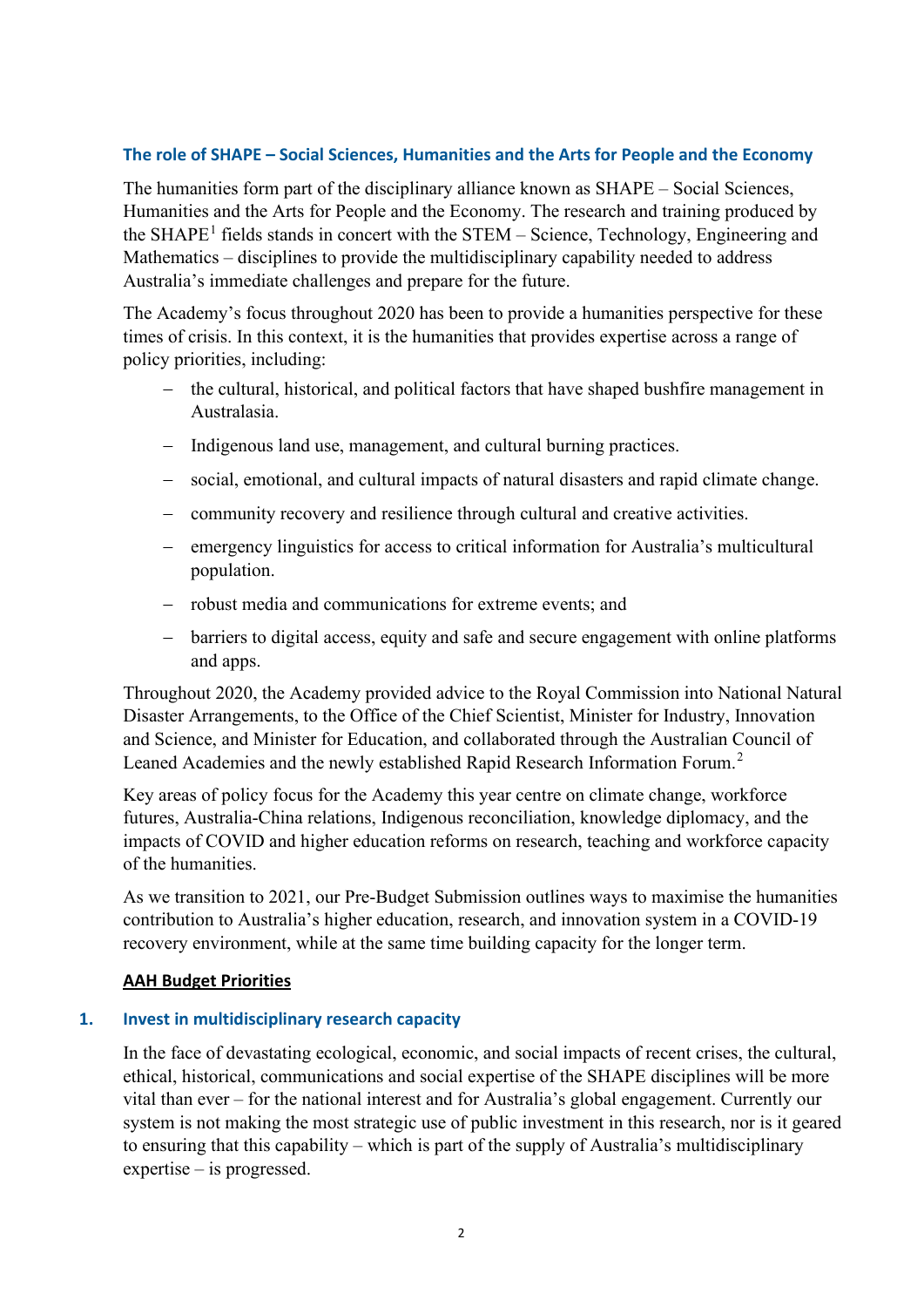The future sustainability of Australian research and especially humanities research (given its importance to post-COVID recovery) is of ongoing concern. Any new funding should be focused on drawing out the best cultural, social, and ethical research (SHAPE and Indigenous knowledge) in productive collaboration with medicine and technology.

To ensure decision-makers have access to the unique contribution of this knowledge base, we recommend establishing and strengthening formal mechanisms to facilitate social, cultural, and Indigenous research expertise into government.

## **Rapid Research Information Forum**

In 2020, the Academy of the Humanities joined with Australia's other Learned Academies and leaders from Australia and New Zealand's research and innovation sectors to form the Rapid Research Information Forum (RRIF).<sup>[3](#page-6-2)</sup> Convened by Australia's Chief Scientist, the RRIF has proven a highly effective model in coordinating and delivering multidisciplinary, evidencebased advice to government on the COVID-19 pandemic.

The value of RRIF has been its timely delivery of independent multidisciplinary research advice to government. Its true point of difference is that it draws from across the humanities, social sciences, medical and health sciences, engineering, and technology, i.e. SHAPE and STEM. Capacity constraints have prevented it reaching full potential. Alongside the other Learned Academies, we are committed to fully realising the value and sustainability of this asset beyond the COVID crisis, which requires a dedicated standing policy capacity within each of the Learned Academies. We support plans for a RRIF process to sit alongside the Horizon Scanning agenda led by the Australian Council of Learned Academies (ACOLA) for the Office of the Chief Scientist.

# **A National Ethics Authority**

The COVID-19 pandemic has also shone a light on the need for formal ethics-based advice into policy and planning processes at the highest levels of government. Australia does not have a national ethics authority, akin to independent bodies internationally and we think there is a case for scoping such a mechanism. A referral body of this kind would help build trust in policy solutions at times of crisis or disaster, and act as a central resource for ethical advice required by different portfolio areas of government.

Two international models are instructive: Germany's Ethics Council, which, in the context of the COVID-19 pandemic, released a report Solidarity and Responsibility During the Coronavirus Crisis with ten recommendations;<sup>[4](#page-6-3)</sup> and the UK's Nuffield Council on Bioethics, 'an independent body that informs policy and public debate about the ethical questions raised by biological and medical research'.<sup>[5](#page-6-4)</sup>

## **National Science and Technology Committee**

The National Science and Technology Committee (NSTC) , Australia's highest advisory council for science, research and technology in Australia, needs to have access to expertise in humanities, social sciences or Indigenous knowledge to ensure rigorous and balanced advice to the Prime Minister, Australia's Chief Scientist, and Ministers for Science and Research, Innovation and Health.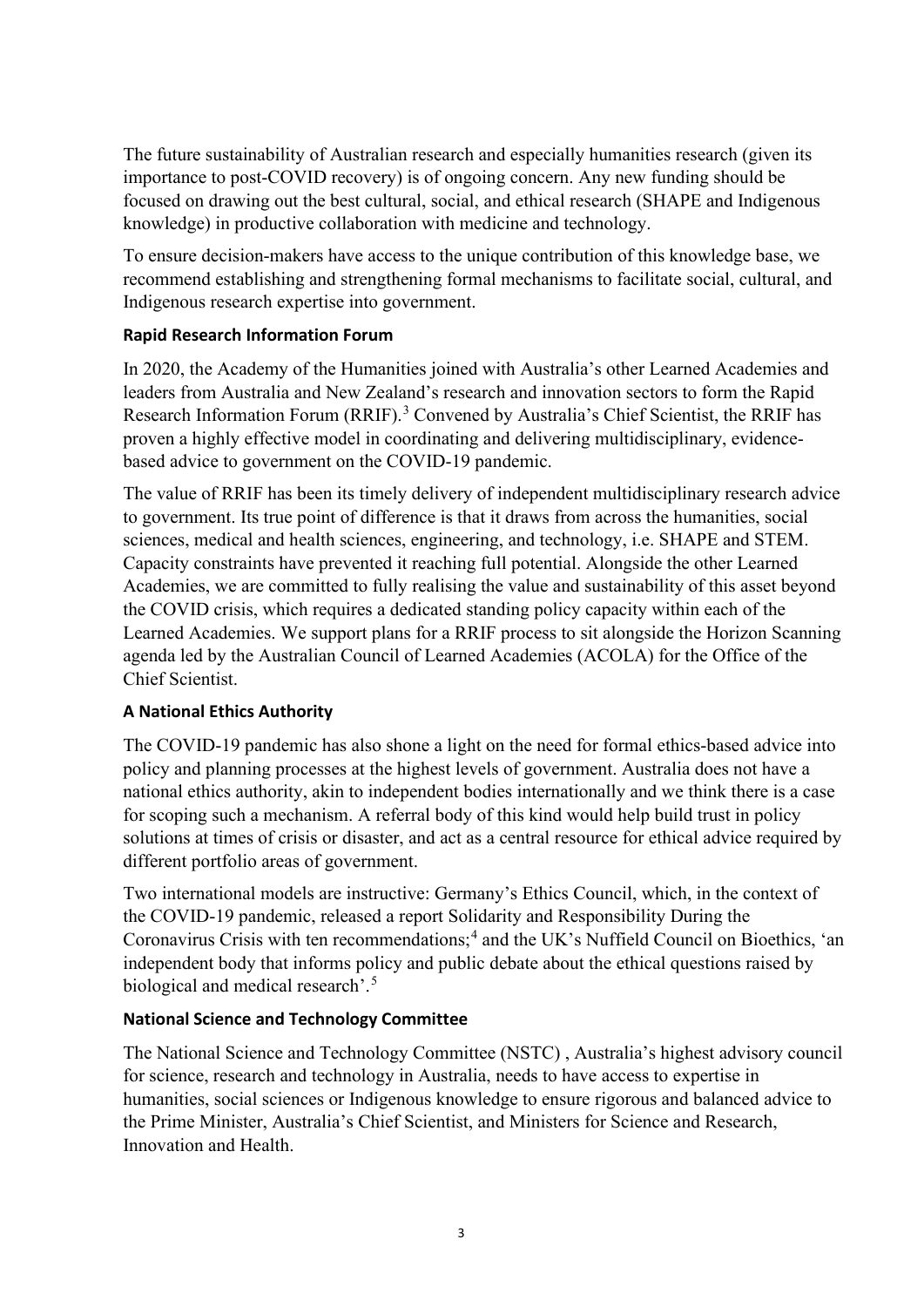We recommend that the Australian Government:

- **- Commit** to the sustainability of the **Rapid Research Information Forum (RRIF) by**  building policy and research capability in Australia's Learned Academies
- **- Establish a National Ethics Authority**
- **- Formalise the involvement of SHAPE expertise as a complement to STEM expertise on National Science and Technology Council (NSTC).**

## **2. Mobilise Australia's language and intercultural capability**

In late 2020, five of the world's leading Learned Academies, including the Australian Academy of the Humanities, joined forces in calling for urgent action to protect and promote language study globally. It is the first time national peak bodies in the humanities and social sciences have collaborated to issue a public call on behalf of language diversity to meet the growing communications challenges of the 21st century.[6](#page-6-5)

This unprecedented collaboration has been prompted in part by the COVID-19 pandemic which has intensified and challenged communications – virtual meetings, streamlining cultural content, international news, social media – and increased tensions across international borders.

## **Develop a coordinated national approach to languages policy**

The national deficit in language capability is one of Australia's great unrecognised skill shortages. Australia's national effort in sustaining language learning has faltered.

The ability to communicate, engage and build trust across cultures at local, regional, and global levels is as urgent as ever before. A nationally coordinated approach that balances the maintenance of Australia's community and Indigenous language skills with acquisition of strategic language capabilities is urgently required to support the full range of Australia's crosscultural engagements, both at home and abroad.

A coordinated national languages strategy would not only assess current capabilities but consider ways in which existing capacity could be better engaged and deployed, including community capacity. There is a cross-cultural and intercultural imperative to this agenda; it will involve a rights-based and anti-poverty perspective (including for Indigenous and immigrant populations); and addressing variable access to communications platforms and digital disadvantage.

#### **Multilingual emergency communications strategy**

In the context of COVID-19 Australia's linguists are working with counterparts to share best practice strategies for crisis communications in different national and local contexts. Their research and our preliminary work indicate gaps that should be addressed as part of a national emergency communication plan specifically addressing multilingual and cross-cultural communications for successful public health initiatives.

#### **Language Lifesavers – building on our national volunteer traditions**

In times of natural disasters such as bushfires and cyclones, Australia's volunteer community has always played a vital role. The COVID-19 pandemic has revealed a need for 'a volunteer force of multilingual talent who can be activated to support the government's communication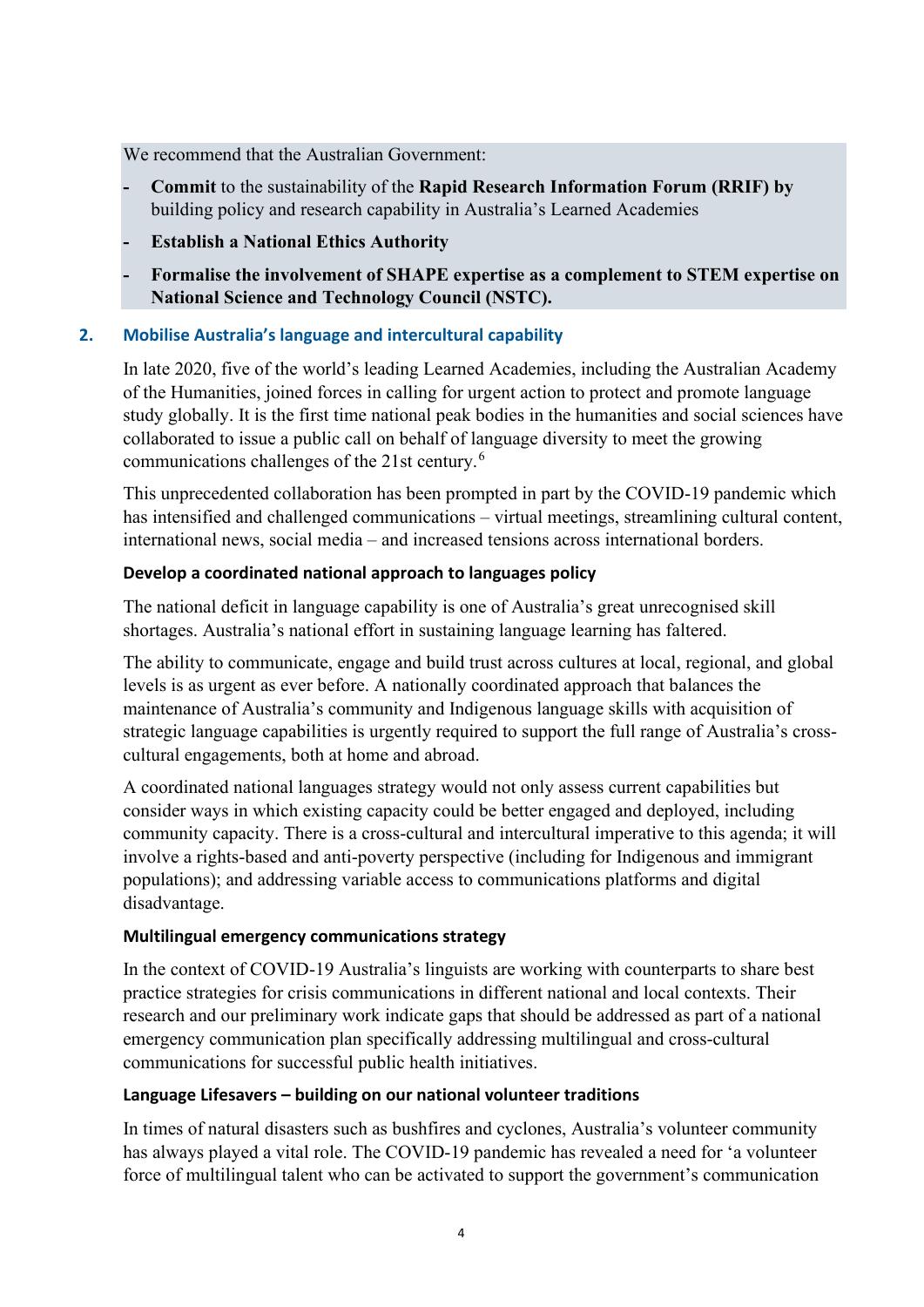efforts in a time of crisis.' On par with volunteer firefighters, language volunteers could 'help build community confidence by providing accurate, timely translations and interpreting.'<sup>[7](#page-6-6)</sup>

We recommend that the Australian Government:

- **- Develop a coordinated national approach to languages policy**
- **- Establish a National Languages Taskforce** to develop a multilingual emergency communications strategy.
- **- Scope a program of 'Language Lifesavers'**.

## **3. Building future workforce capability through next-generation AI and digital creativity**

Australia needs a workforce development and skills-mixing agenda that mobilises the capabilities across both SHAPE and STEM. A 2017 OECD report found that Australia's innovation skills remain weak, and recommended that government widen 'the scope of subsidies for innovation-related subjects beyond STEM'.<sup>[8](#page-6-7)</sup> Addressing the siloed approach to future work agenda for innovation and industry development is imperative.

In the context of AI and automation, the social, legal and economic consequences of these technologies have been recognised as a high priority for current research, education and policy development by the Commonwealth Government's own Technology Roadmap, the Australian Human Rights Commission, the Australian Council of Learned Academies' AI report, and in a series of recent major national research investments, including the new humanities-led Australian Research Council (ARC) Centre of Excellence for Automated Decision-Making and Society.<sup>[9](#page-6-8)</sup> These developments underline the need for the technological sciences to engage directly with the social sciences and humanities, in both research and teaching programs.

Current fee structures, introduced through the Job-ready Graduate reforms, introduce disincentives for computer and technological sciences students to take humanities and social sciences subjects.

We recommend that the Australian Government:

**- Create incentives to build collaborative/interdisciplinary capacity across SHAPE and STEM university training and research in areas of workforce priority.** 

## **4. Capitalise on the potential of Australia's creative economy**

In our submission to the current Inquiry into Cultural Industries and Institutions we recommended a number of initiatives to diversify Australia's industrial base to capitalise on the potential of Australia's creative economy.<sup>[10](#page-6-9)</sup>

According to estimates from the Bureau of Communications, Arts and Regional Research (BCARR), the creative and cultural sector contributed \$115.2 billion to the Australian economy in 2017-18 (6.3% of GDP). BCARR reports that 9.5% of those employed in Australia, almost a million workers – held a 'creative' qualification.<sup>[11](#page-6-10)</sup> The establishment of the Creative Economy Taskforce by the Australian Government in August 2020 was a welcome and important initiative. There are some immediate gains and impacts that could be achieved by recognising the creative and cultural industries in existing government industry development programs.

The Australian Research Council's Industrial Transformation Research Hubs and Industrial Transformation Training Centres have a remit to engage 'Australia's best researchers in issues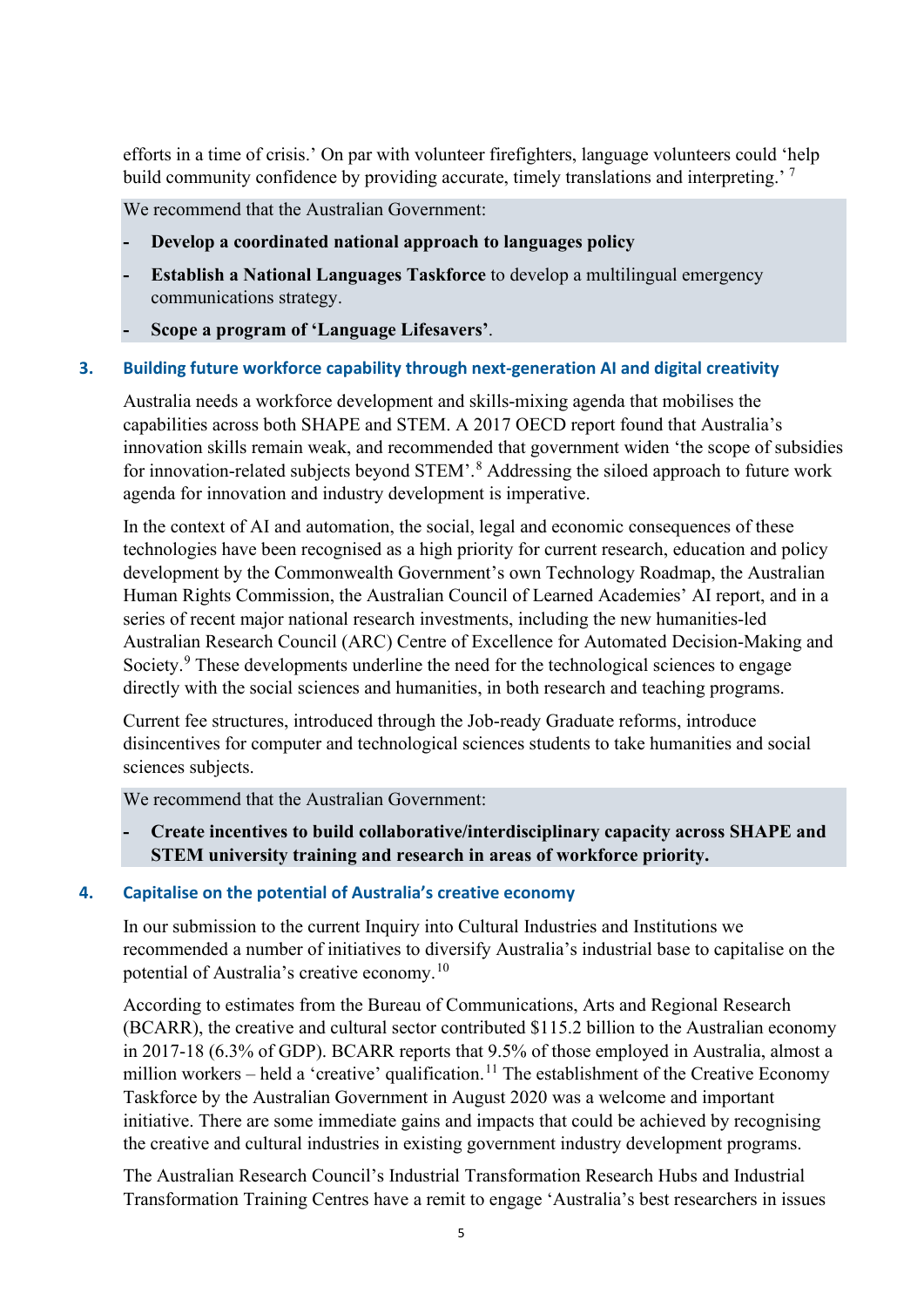facing the new industrial economies and training the future workforce'.<sup>[12](#page-6-11)</sup> The research training component is literally in the business of building future workforces. To date the scheme has aligned to the Government's Industry Growth Centres. Considerable benefits would flow from expanding the scope of this scheme to accommodate a creative and cultural industries growth agenda. This would ensure that these industries can adapt, thrive, and meet current and future digital, social, and economic disruption.

We recommend that the Australian Government:

- **- Recognise the creative and cultural industries in existing government industry development programs**
- **- Expand the ARC's Industrial Transformation Scheme to incubate university/industry collaboration in the creative and cultural industries.**

The Academy would be pleased to elaborate on this submission and convene further expert input. Please direct your initial inquiries to the Academy's Executive Director, Dr Christina Parolin on (02) 6125 9860 or christina.parolin@humanities.org.au